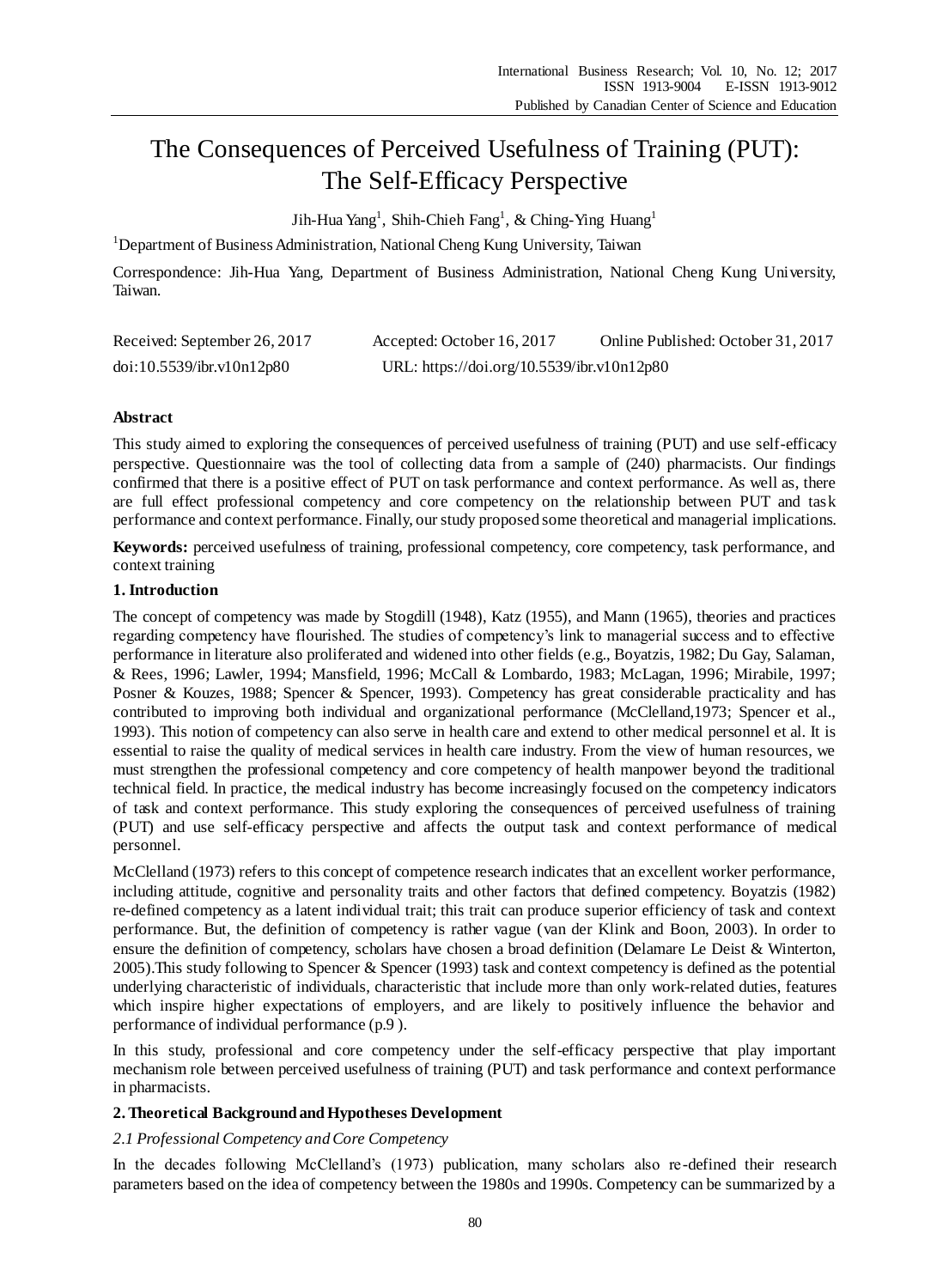few priorities: first, competency can be observed and measured; secondly, competency requires knowledge, skills, and abilities; third, competency is associated with the performance output; and, finally, competency can be taught and acquired through training. This study will use the definition made by Spencer & Spencer (1993): competency is the basic potential characteristics of an individual, characteristics needed in work-related positions and will further expectations or affect individual behavior and performance. Spencer & Spencer (1993) divided competency into the implicit and explicit. The implicit elements contain self-concept, traits and motives, and the explicit element includes skills and knowledge. Spencer & Spencer (1993) focused on the explicit elements because they are most likely to be developed and are more cost-effective. This study focuses on the explicit elements of competency and divides it into professional competency and core competency.

## *2.2 Effects of Perceived Usefulness of Training (PUT) on Task Performance and Context Performance*

Through training, you can increase employee knowledge, ability and achieving organizational goals. That is, systematic training program used to train the professional knowledge, skills, and attitudes. Human resource development includes training (Nadler & Nadler, 2012), it needed to develop staff to meet the requirements of their work. (Abiodun, 1999). The purpose of perceived usefulness of training (PUT) is to train employees, enhance their work ability, and should coincide with organizational strategic planning. Training basic function is to upgrade the ability of employees and training is determined at the improvement employees working and facilitates staff capability and adapted to organizational strategic planning. Gilley, Eggland, & Gilley (2002) put forward training is considered at affordable the existing employee job performance. In the short-term it is easier to see the results on task performance and context performance when training is more focused on goal-oriented (Thang, Quang, & Buyens, 2010). Accordingly, the present study suggests that enhanced employee task performance and context performance is the main purpose of learning within an enterprise. The purpose of task performance and context performance is to provide program objectives and organizational learning experiences and opportunities which will enhance employee's current or future performance and improve organizational performance. Based on the above reasoning, hypotheses were formulated as a follows:

Hypothesis 1: Perceived usefulness of training (PUT) will be positively related to task performance.

Hypothesis 2: Perceived usefulness of training (PUT) will be positively related to context performance.

#### *2.3 The Mechanisms Role of Professional Competency and Core Competency*

In order to the promotion of self-efficacy, the key are subject competency and acquired learning (Nahavandi, 2009). From the social learning theory of self-efficacy perspective, past achievements, alternative experience, verbal persuasion, and evoked emotions will form self-efficacy, and then through self-awareness system, this self-efficacy will be assessed. Through experience and observation form others' speech and behavior, personal will imitate the successful experience of others, will encourage positive feelings and behavior. Individuals through positive emotions will enhance self-efficacy, which, when followed by self-assessment, will lead to strong confidence about things, having a strong positive impact on task performance and context performance, thus causing further performance to be enhanced. Self-efficacy is the ability to continue to drive personal performance and motivation (Bandura, 1986), and self-efficacy will enhance individuals willing to accept and complete the challenge to get better performance (Bandura 1986; Wood & Bandura, 1989). Based on the above reasoning, hypotheses were formulated as a follows:

Hypothesis 3: Professional competency will mediate the positive relationship between perceived usefulness of training (PUT) and task performance.

Hypothesis 4: Core competency will mediate the positive relationship between Perceived usefulness of training (PUT) and context performance.



Figure 1. Theoretical model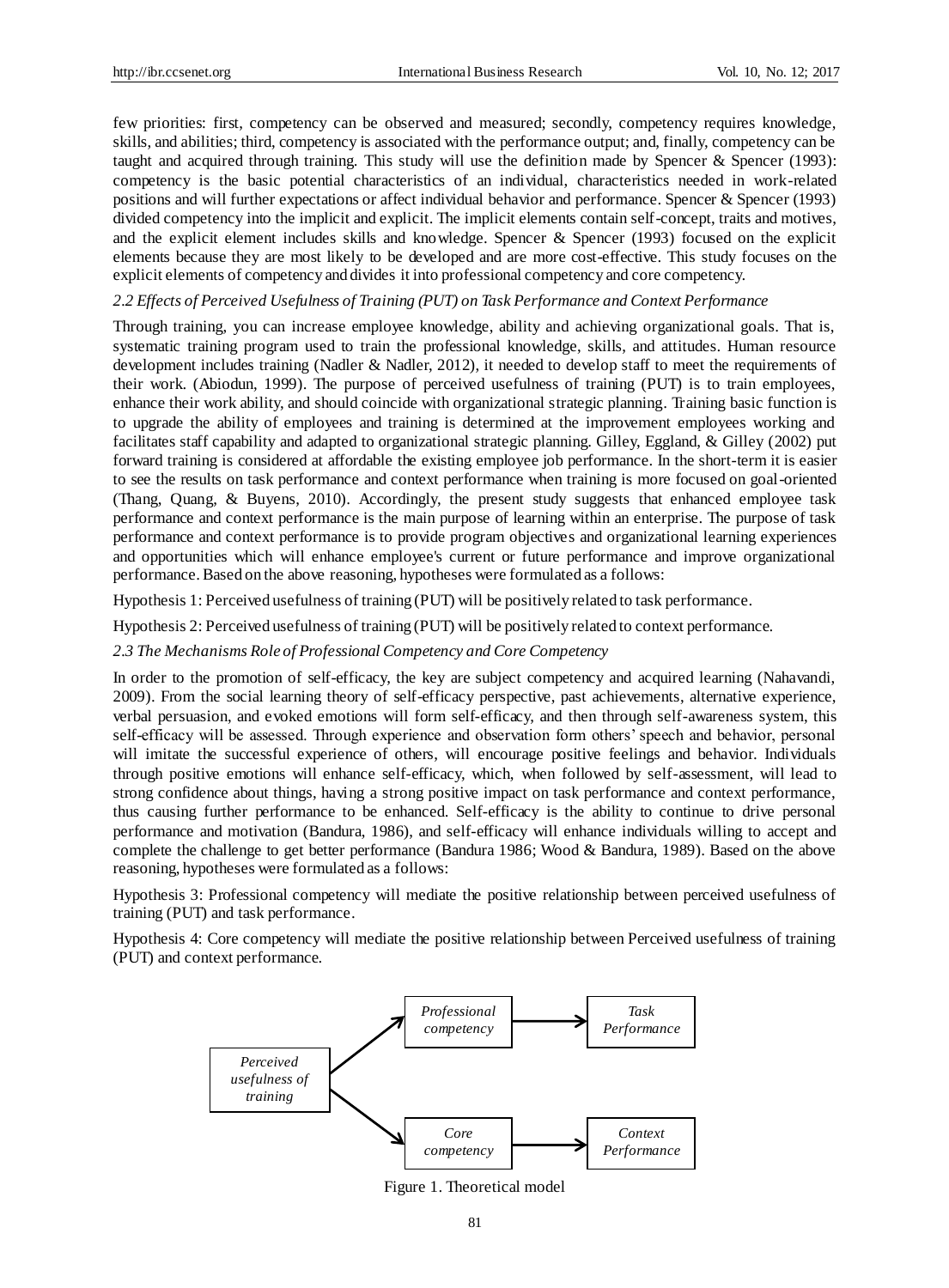### **3. Method**

This study was based on a causal model which tries to exploring the consequences of perceived usefulness of training (PUT) in pharmacists.

## *3.1 Sample and Procedure*

In this study, in order to avoid common method variance (CMV; Podsakoff, MacKenzie, Lee, & Podsakoff, 2003), using paired questionnaire. As subjects, this study uses pharmacists who were involved in a continuing education training process. In total, four echelons comprised of 240 pharmacists received training. After the training was completed, the researchers directly accessed pharmacists,pharmacists completed the competency and training questionnaire on the spot. And After six months, the workplace of the trained pharmacists' supervisor completed the task and context performance questionnaire. Part of the questionnaire commissioned by the colleagues on behalf of the distributed and collected, in order to ensure confidentiality, the questionnaires were collected promptly after they were filled out and placed in the enclosed envelope. A total of 240 valid questionnaires were obtained. In this study, members of the medical industry served as the population of the study. Individual serve as the unit of measurement. Grassroots professional pharmacists who engaged in continuing education were asked to fill out the questionnaires. In the research project, pharmacists from different back grounds and work places participated: 154 respondents work in hospital pharmacies, 55 in community pharmacies, 18 in clinics, and 13 are pharmaceutical or biotech drug dealers, making a total of 240 people. Regarding the participants' characteristics, 105 were male, 135 were female, with women accounting for 56.25% of the total; regarding age 102 of the respondents are between 21 and 30 years old, 62 between 31 and 40, 54 between 41 and 50, 17 between 51 and 60, and 5 are over 60 years old), The 21-30 year old group is the largest, and accounts for 42.50% of the total. As for education, the subjects can be broken down as follows: 16 bachelors (excluding) degree, 171 bachelor degrees, 49 master's degrees, and 4 PhDs. The largest group is made of up those with a bachelor's degree, accounting for 71.25% of the total. Regarding length of experience in the field, the respondents can be broken down as follows: 116 people (1-5 years), 38 people (6-10 years), 25 people (11-15 years), 29 people (16-20 years), 17 people (21-25 years), 15 people (26 - 30 years). Exactly half of the respondents have worked in the field for in 1-5 years, accounting for 48.33% of the total.

#### *3.2 Measures*

The survey items were provided using 5-point Likert scales with response scales being "strongly disagree"(1) and "strongly agree"(5). Independent variable is perceived usefulness of training (PUT), dependent variable is task performance and context performance and mediator variables include professional competency and core competency. Control variables include demographic variables. Pharmacists' work is statutory and exclusive. In the professional competency and core competency questionnaire design, business content which is controlled by pharmaceutical affairs regulations, were employed to measure the pharmacists' competency. According to the pharmaceutical affairs regulations, examine questions of competency scale through five experts, a total of 31 items, each including a professional competency and core competency. A total of 17 questions focus on an examination of professional competency. A total of 14 questions focus on core competency. The results of this study are reliability analysis. The Cronbach's alphas are 0.94 and 0.93 for professional competency and core competency, respectively. Regarding the topic of performance, we used the task performance and context performance scale developed by Motowidlo & Van Scotter, (1994). Task performance scale includes seven items. The Cronbach's  $\alpha$  value of 0.90 is good. Context performance scale includes six items. The Cronbach's  $\alpha$  value of 0.91 is good. When looking at training, we used perceived usefulness of training (PUT) scale developed by Giangreco et al., (2009). The training scale includes 5 items. The overall Cronbach's α value of 0.89 is good.

# **4. Result**

### *4.1 Correlation Analysis*

Table 1 shows descriptive statistics and inter-correlations for the study variables. The reliability coefficients were all greater than 0.89. The age correlated positively with tenure  $(r = .83, p < 0.001)$ . The tenure correlated positively with professional competency  $(r = .16, p < 0.05)$ . The tenure correlated positively with core competence (r =.16, p < 0.05). The tenure correlated positively with core performance (r =.13, p < 0.05). All variables positively related to each other  $(r = .19 \sim .76, p < 0.001)$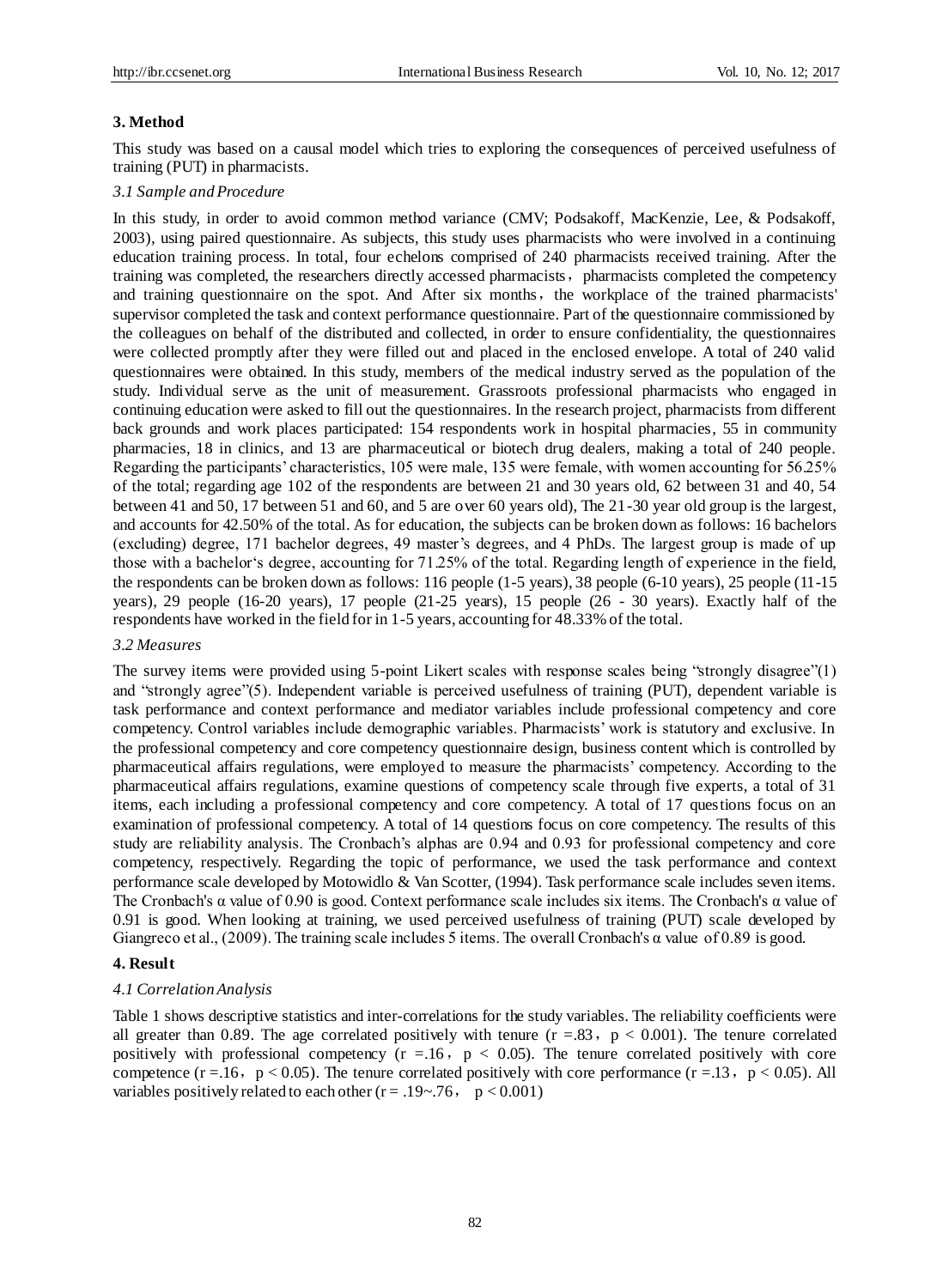| variables       | M     | SD    |                 | 2                        | 3        | 4        | 5        | 6        | 7     |  |
|-----------------|-------|-------|-----------------|--------------------------|----------|----------|----------|----------|-------|--|
| $1. \text{Age}$ | 36.14 | 10.69 | $\qquad \qquad$ |                          |          |          |          |          |       |  |
| 2. Tenure       | 9.63  | 8.93  | $.83***$        | $\overline{\phantom{0}}$ |          |          |          |          |       |  |
| 3. PUT          | 3.74  | 0.57  | .10             | .12                      | (.89)    |          |          |          |       |  |
| 4. PC           | 3.58  | 0.65  | .10             | $.16*$                   | $.22***$ | (.94)    |          |          |       |  |
| 5. CC           | 4.00  | 0.53  | .08             | $.16*$                   | $.37***$ | $.50***$ | (.93)    |          |       |  |
| 6. TP           | 4.07  | 0.46  | .06             | .07                      | $.19***$ | $.44***$ | $.70***$ | (.90)    |       |  |
| 7. CP           | 4.13  | 0.44  | .09             | $.13*$                   | $.27***$ | $.37***$ | $.69***$ | $.76***$ | (.91) |  |
|                 |       |       |                 |                          |          |          |          |          |       |  |

Table 1. Means, Standard Deviations, and Inter-correlations

*Note*.  $N = 240$ . Coefficient alphas are listed in parentheses along the diagonal.

PUT= perceived usefulness of training, PC = professional competency, CC = core competency,

TP = task performance, CP= context performance  $p < 0.05$  \*\*  $p < 0.01$  \*\*\*  $p < 0.001$ 

### *4.2 Hypothesis Testing*

Table 2 shows the results of hierarchical regression. We tested the hypotheses by regressing perceived usefulness of training and task performance on the control variables (step 1), the main effects of perceived usefulness of training (step 2). At step 2, the main effect of perceived usefulness of training on task performance has significant ( $\beta$ = .186, p < .01). Hypothesis 1 was supported.

Table 3 shows the results of hierarchical regression. We tested the hypotheses by regressing perceived usefulness of training and context performance on the control variables (step 1), the main effects of perceived usefulness of training (step 2). At step 2, the main effect of perceived usefulness of training on context performance has significant ( $\beta$ = .260, p < .001). Hypothesis 2 was supported.

Table 4 shows the results of hierarchical regression. We tested the hypotheses by regressing perceived usefulness of training and task performance on the control variables (step 1), the main effects of perceived usefulness of training (step 2), and the mediating effect of professional competency (step 3). At step 2, the main effect of perceived usefulness of training on task performance has significant ( $\beta$ = .186, p < .01), the mediating effect of professional competency on task performance has significant (β= .419,p < .001). Hypothesis 3 was supported, as the beta for perceived usefulness of training became insignificant ( $\beta$ = .102, p > .005) when professional competency was included, demonstrating full mediation for task performance.

Table 5 shows the results of hierarchical regression. We tested the hypotheses by regressing perceived usefulness of training and context performance on the control variables (step 1), the main effects of perceived usefulness of training (step 2), and the mediating effect of core competency (step 3). At step 2, the main effect of perceived usefulness of training on context performance has significant ( $\beta$ = .260, p < .001), the mediating effect of core competency on context performance has significant ( $\beta$ = .669, p < .001). Hypothesis 3 was supported, as the beta for perceived usefulness of training became insignificant ( $\beta$ = .024, p > .005) when core competency was included, demonstrating full mediation for context performance.

Table 2. Hierarchical Regression Analysis

|                                  | <b>Task Performance</b> |           |  |
|----------------------------------|-------------------------|-----------|--|
| Variables                        | Model 1                 | Model 2   |  |
| Control variable                 |                         |           |  |
| age                              | $-.006$                 | $-.008$   |  |
| tenure                           | .074                    | .053      |  |
| Independent variable             |                         |           |  |
| perceived usefulness of training |                         | $.186**$  |  |
| $R^2$                            | .005                    | .039      |  |
| F                                | .572                    | $3.181*$  |  |
| $\Delta R^2$                     | .005                    | .034      |  |
| $\Delta F$                       | .572                    | $8.363**$ |  |

*Note*.  $N = 240$ . \* *p* <0.05 \*\* *p* <0.01 \*\*\* *p* <0.001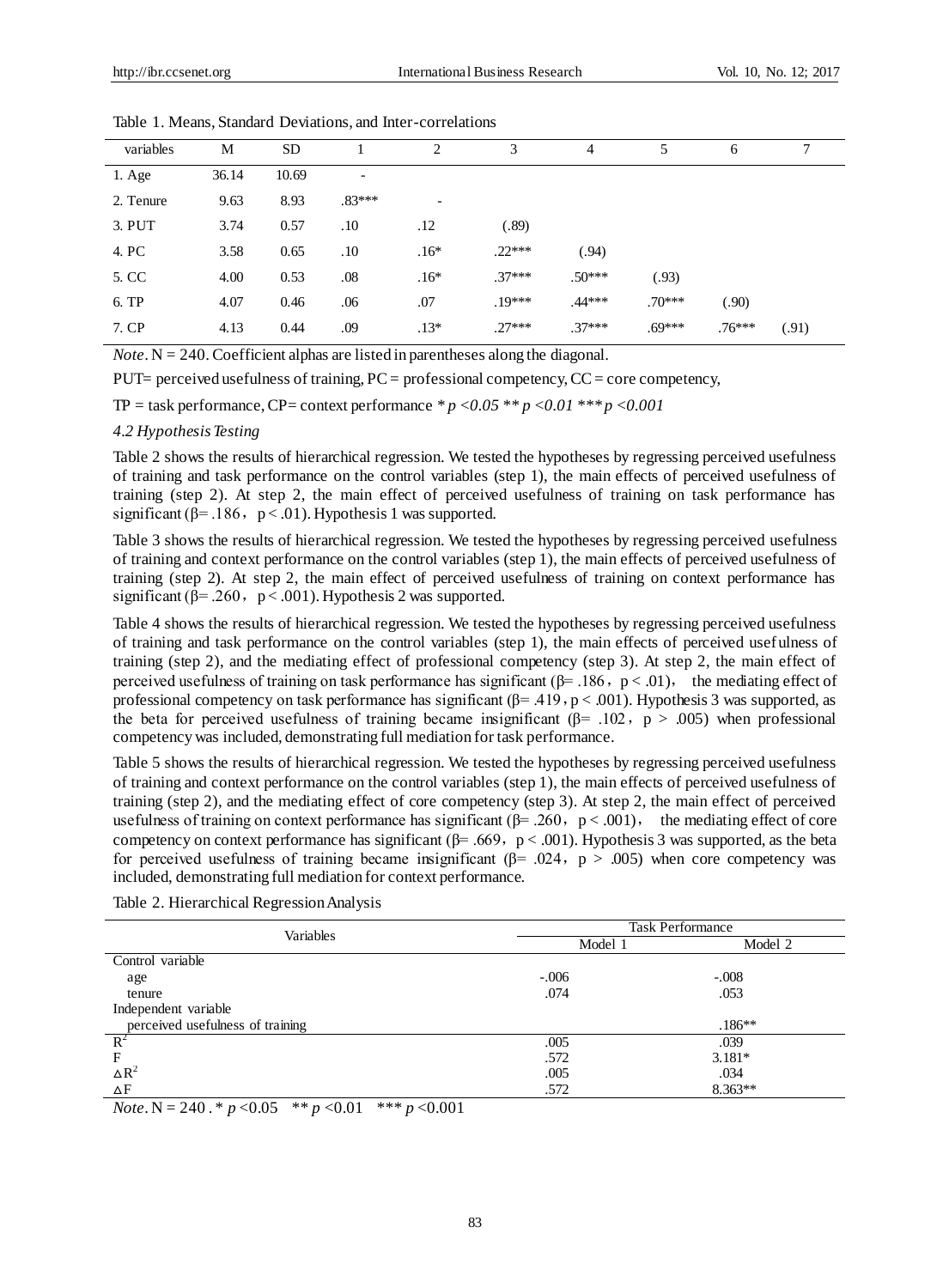## Table 3. Hierarchical Regression Analysis

| Variables                        | <b>Context Performance</b> |            |  |  |
|----------------------------------|----------------------------|------------|--|--|
|                                  | Model 1                    | Model 2    |  |  |
| Control variable                 |                            |            |  |  |
| age                              | $-.056$                    | $-.058$    |  |  |
| tenure                           | .176                       | .147       |  |  |
| Independent variable             |                            |            |  |  |
| perceived usefulness of training |                            | $.260***$  |  |  |
| $\overline{R}^2$                 | .018                       | .085       |  |  |
| F                                | 2.162                      | $7.276***$ |  |  |
| $\Delta R^2$                     | .018                       | .067       |  |  |
| $\Delta F$                       | 2.162                      | 17.209***  |  |  |

*Note*. N = 240 . \* *p* <0.05 \*\* *p* <0.01 \*\*\* *p* <0.001

Table 4. Hierarchical Regression Analysis

| Variables                                               | Task Performance |           |                    |  |  |
|---------------------------------------------------------|------------------|-----------|--------------------|--|--|
|                                                         | Model 1          | Model 2   | Model <sub>3</sub> |  |  |
| Control variable                                        |                  |           |                    |  |  |
| age                                                     | $-.006$          | $-.008$   | .038               |  |  |
| tenure                                                  | .074             | .053      | $-.040$            |  |  |
| Independent variable                                    |                  |           |                    |  |  |
| perceived usefulness of training                        |                  | $.186**$  | .102               |  |  |
| Mediator variable                                       |                  |           |                    |  |  |
| professional competency                                 |                  |           | $.419***$          |  |  |
| $R^2$                                                   | .005             | .039      | .203               |  |  |
| $_{\rm F}$                                              | .572             | $3.181*$  | 14.935***          |  |  |
| $\Delta R^2$                                            | .005             | .034      | .164               |  |  |
| ΔF                                                      | .572             | $8.363**$ | 48.284***          |  |  |
| ** $p < 0.01$<br><i>Note</i> . $N = 240$ . * $p < 0.05$ | *** $p < 0.001$  |           |                    |  |  |

Table 5. Hierarchical Regression Analysis

| Variables                                                | <b>Context Performance</b> |            |                    |  |  |
|----------------------------------------------------------|----------------------------|------------|--------------------|--|--|
|                                                          | Model 1                    | Model 2    | Model <sub>3</sub> |  |  |
| Control variable                                         |                            |            |                    |  |  |
| age                                                      | $-.056$                    | $-.058$    | .054               |  |  |
| tenure                                                   | .176                       | .147       | $-.026$            |  |  |
| Independent variable<br>perceived usefulness of training |                            | $.260***$  | .024               |  |  |
| Mediator variable                                        |                            |            |                    |  |  |
| core competency                                          |                            |            | $.669***$          |  |  |
| $\mathbb{R}^2$                                           | .018                       | .085       | .462               |  |  |
| F                                                        | 2.162                      | $7.276***$ | 50.390***          |  |  |
| $\Delta R^2$                                             | .018                       | .067       | .377               |  |  |
| ΔF                                                       | 2.162                      | 17.209***  | 164.597***         |  |  |

*Note*.  $N = 240$ . \* *p* <0.05 \*\* *p* <0.01 \*\*\* *p* <0.001

# **5. Discussion**

## *5.1 Discussion and Conclusions*

In terms of the control variables, pharmacists' age and seniority, regardless of task performance and context performance, do not seem to be significant. In the main effect, however, these study findings confirmed that there is a positive role of perceived usefulness of training in improving task performance and context performance.

Regarding the mediator effect, the results of the study revealed that there is a significant impact. There are full effect of professional competency and core competency on the relationship between perceived usefulness of training and task performance and context performance. The main reason is that pharmacists have expertise knowledge and should be considered medical technical workers. The work environment and the medical system do not allow for any negligence. On the pharmacists' work content, professional-oriented results are significantly better than experience-oriented results.

## *5.2 Contribution*

Since the 1940s, first, scholars have come to pay more attention to the impact of the performance of competency. This study proposes task performance and context performance, aimed at developing further insight into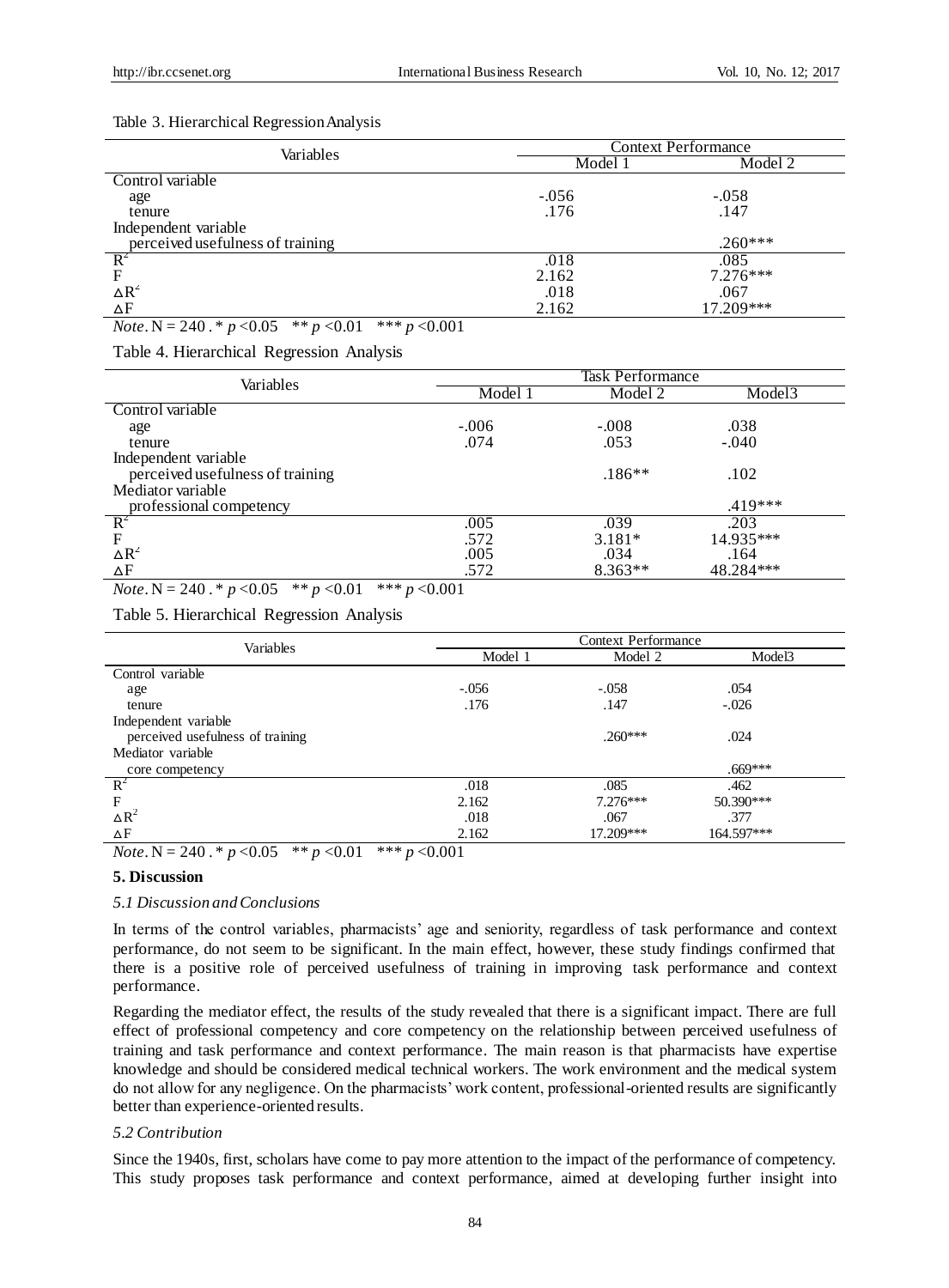competency perspectives as well as the mediating role of perceived usefulness of training and task performance and context performance. Secondly, the main effect of the present study, regarding the self-efficacy perspective is worth noting. Professional and core competency will through individual self-efficacy plays a mediating mechanism between perceived usefulness of training and task performance and context performance. This information should extend the scope of self-efficacy. Third, from the practical perspective, competency has become an important indicator of the medical industry. The results of this study make clear that whether it is through professional competency and core competency has a significant impact on task performance and context performance.

Therefore, this study makes the following recommendations; first, in addition to strengthening the training, the practice of professional and core competency should be further strengthened in the field of pharmacy care-related businesses, to enhance the quality of medical care and provide clients with more substantive help. In addition, the pharmacy industry's continuing education is often limited to those forced to participate, which can cause distress, in particular, the timing of the implementation of surface pharmacists often becomes troubled. This study suggests that if we make modest improvements in the training to make them more flexible, for example, open online credit courses to enable trainees' pharmacists to customize the selection of learning places, it should increase their learning willingness and strengthen professional and core competency in pharmacy care business.

#### *5.3 Limitations and Future Research*

In this study, the researcher seeks to improve the design and analysis, but there are still several points which should be noted. First, regarding external validity issues, the present study's sample survey of pharmacists failed to include other medical personnel, such as doctors, nurses and hospital administration staff. Second, in terms of research scale, the present study, although substantially complete in its efforts at sorting out professional competency and core competency, still finds it difficult to avoid the problem of lack of comprehensiveness. We propose that future research should focus on the integrity of the medical industry functions scale in order to enhance the quality scale. Third, as for training evaluation, although the present study adopts the more practical value of the first stage of the reaction level, the questionnaire respondents participated in training provided by the staff, however, to be able to arrive at a more complete understanding of training, it is recommended that in future research projects the scholars should simultaneously use the full four-stage level.

#### **References**

- Abiodun, E. (1999). Human Resources management, an overview. Concept Publication, Shomolu, Lagos, 110-121.
- Athey, T. R., & Orth, M. S. (1999). Emerging competency methods for the future. *Human Resource Management, 38,* 215-226. https://doi.org/10.1002/(SICI)1099-050X(199923)38:3<215::AID-HRM4>3.0.CO;2-W
- Bandura, A. (1986). Social foundations of thought and action: A social cognitive theory. Prentice-Hall, Inc.
- Boyatzis, R. E. (1982). The Competent Manager: A Model for Effective Performance. New York: Wiley
- Cofsky, K. M. (1993). Critical Keys to Competency-Based Pay. *Compensation and Benefits Review, 25*(6), 46-52. https://doi.org/10.1177/088636879302500609
- Delamare, L., Deist, F., & Winterton, J. (2005). What is competence? *Human Resource Development International, 8,* 27-46. https://doi.org/10.1080/1367886042000338227
- Du Gay, P., Salaman, G., & Rees, B. (1996). The conduct of management and the management of conduct: Contemporary managerial discourse and the constitution of the 'competent' manager. *Journal of Management Studies, 33,* 263-282. https://doi.org/10.1111/j.1467-6486.1996.tb00802.x
- Dubois, D. D. (1993). Competency-Based Performance Improvement: A Strategy for Organizational Change. Amherst: HRD Press.
- Giangreco, A., Sebastiano, A., & Peccei, R. (2009). Trainees' reactions to training: an analysis of the factors affecting overall satisfaction with training. *The international journal of human resource management, 20*(1), 96-111. https://doi.org/10.1080/09585190802528417
- Gilley, J. W., Eggland, S. A., & Gilley, A. M. (2002). Principles of human resource development. Basic Books.
- Jackson, S. E., & Schuler, R. S. (2002). Managing individual performance: An individual perspective. In: S. Sonnentag (ed.): Psychological management of individual performance. New York: John Wiley and Sons: 371-390.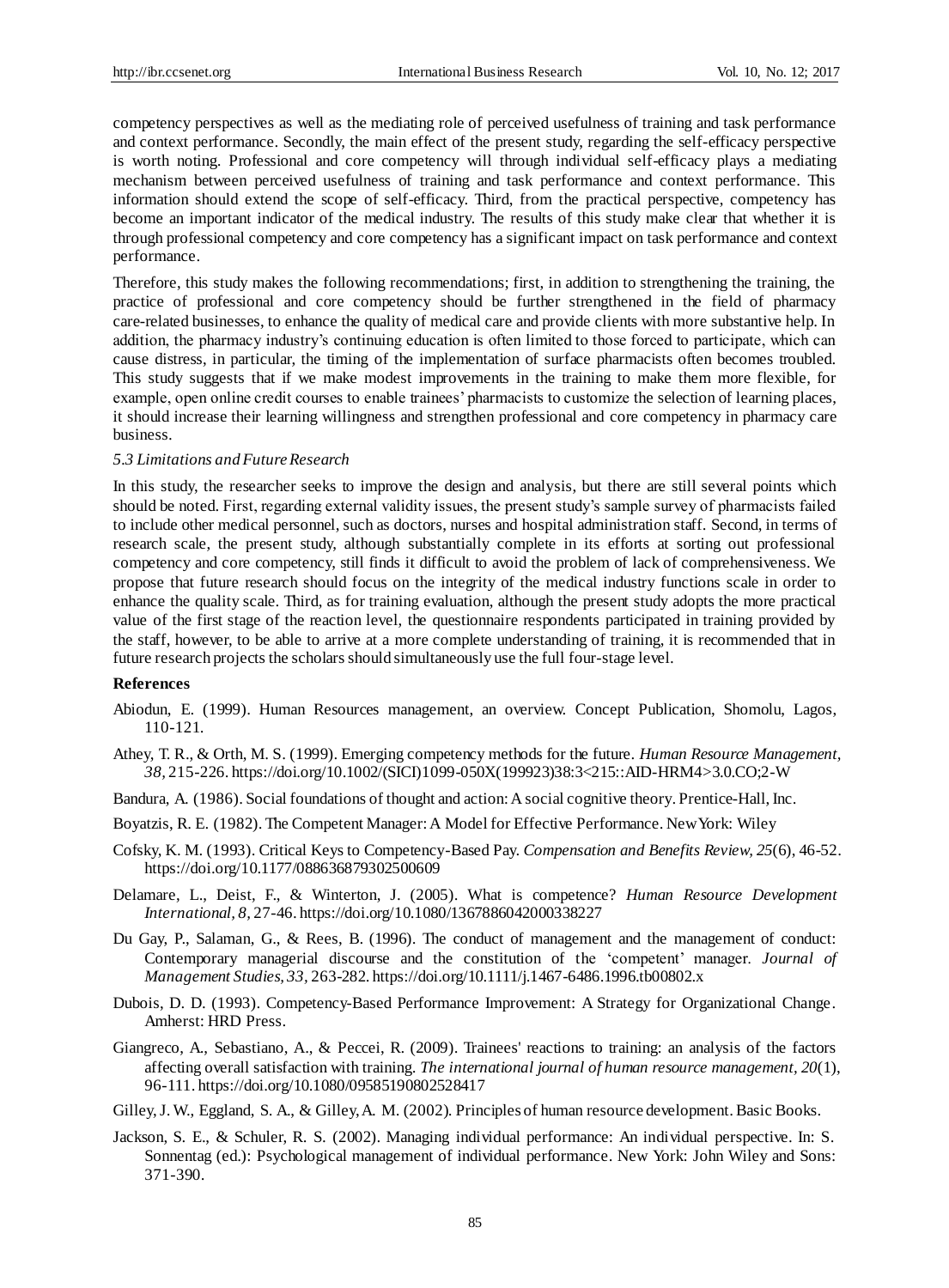Katz, R. L. (1955). Skills of an effective administrator. *Harvard Business Review, 33,* 33-42.

- Lawler, E. E. (1994). From job-based to competency-based organizations. *Journal of Organizational Behavior, 15,* 3-15. https://doi.org/10.1002/job.4030150103
- Ledford, G. E. Jr. (1995). Paying for the skills, knowledge, and competencies of knowledge workers. *Compensation and Benefits Review, 27*(4), 55-62. https://doi.org/10.1177/088636879502700409
- Lucia, A. D., & Lepsinger, R. (1999). The art and science of competency models: Pinpointing critical success factors in organizations. San Francisco: Jossey-Bass.
- Mann, F. C. (1965). Toward an understanding of the leadership role in formal organization. In R. Dubin, G. C. Homans, F. C. Mann, & D. C.Miller (Eds.), Leadership and productivity: Some facts of industrial life (pp. 44-78). San Francisco: Chandler.
- Mansfield, R. S. (1996). Building competency models: approaches for HR professionals. *Human Resource Management, 35,* 7-18. https://doi.org/10.1002/(SICI)1099-050X(199621)35:1<7::AID-HRM1>3.0.CO;2-2
- McCall, M. W., & Lombardo, M. M. (1983). Off the track: Why and how successful executives get derailed. Greensboro, NC: Center for Creative Leadership.
- McClelland, D. C. (1973). Testing for competence rather than for" intelligence." *American psychologist, 28*(1), 1-14. https://doi.org/10.1037/h0034092
- McClelland, D. C., & Boyatzis, R. E. (1982). Leadership motive pattern and long term success in management. *Journal of Applied Psychology, 67,* 737-743. https://doi.org/10.1037/0021-9010.67.6.737
- McLagan, P. A. (1983). Models for Excellence. The Conclusions and Recommendations of the ASTD Training and Development Competency Study. Washington, D.C.: American Society for Training and Development.
- Milkovich, T. G., & Newman, M. J. (1999). Compensation. N.Y.: McGraw Hill
- Mirabile, R. J. (1997). Everything you wanted to know about competency modeling. *Training and Development, 51,* 73-77.
- Motowidlo, S. J., & van Scotter, J. R. (1994). Evidence that task performance should be distinguished from contextual performance. *Journal of Applied Psychology, 79,* 475-480. https://doi.org/10.1037/0021-9010.79.4.475
- Nadler, Z., & Nadler, L. (2012). Designing training programs. Routledge.
- Nahavandi, A. (2009). The art and science of leadership. Pearson Prentice Hall.
- Parry, S. B. (1998). Just what is a competency? And why should you care? *Training, 35*(6), 58-64.
- Podsakoff, P. M., MacKenzie, S. B., Lee, J. Y., & Podsakoff, N. P. (2003). Common method biases in behavioral research: A critical review of the literature and recommended remedies. *Journal of Applied Psychology, 88,*  879-903. https://doi.org/10.1037/0021-9010.88.5.879
- Posner, B. Z., & Kouzes, J. M. (1988). Development and validation of the Leadership Practices Inventory. *Educational and Psychological Measurement, 48*, 483-496. https://doi.org/10.1177/0013164488482024
- Roe, R. A. (2002). What Makes a Competent Psychologist? *European Psychologist, 7,* 192-202. https://doi.org/10.1027//1016-9040.7.3.192
- Spencer, L. M., & Spencer, S. M. (1993). Competence at work: Models for superior performance. New York: Wiley.
- Stogdill, R. M. (1948). Personal factors associated with leadership: A survey of the literature. *Journal of Psychology, 25,* 35-71. https://doi.org/10.1080/00223980.1948.9917362
- Thang, N. N., Quang, T., & Buyens, D. (2010). The Relationship Between Training and Firm Performance: A Literature Review. *Research and Practice in Human Resource Management, 18*(1), 28-45.
- Ulrich, D., Brockbank, W., Yeung, A. K., & Lake, D. G. (1995). Human resource competencies: An empirical assessment. Human Resource Management, 34, 473-495. https://doi.org/10.1002/hrm.3930340402
- Van der Klink, M. R., & Boon, J. (2003). Competencies: The triumph of a fuzzy concept. *International Journal Human Resources Development and Management, 3,* 125-137. https://doi.org/10.1504/IJHRDM.2003.002415
- White, R. W. (1959). Motivation reconsidered: the concept of competence. *Psychological Review, 66,* 297-333.